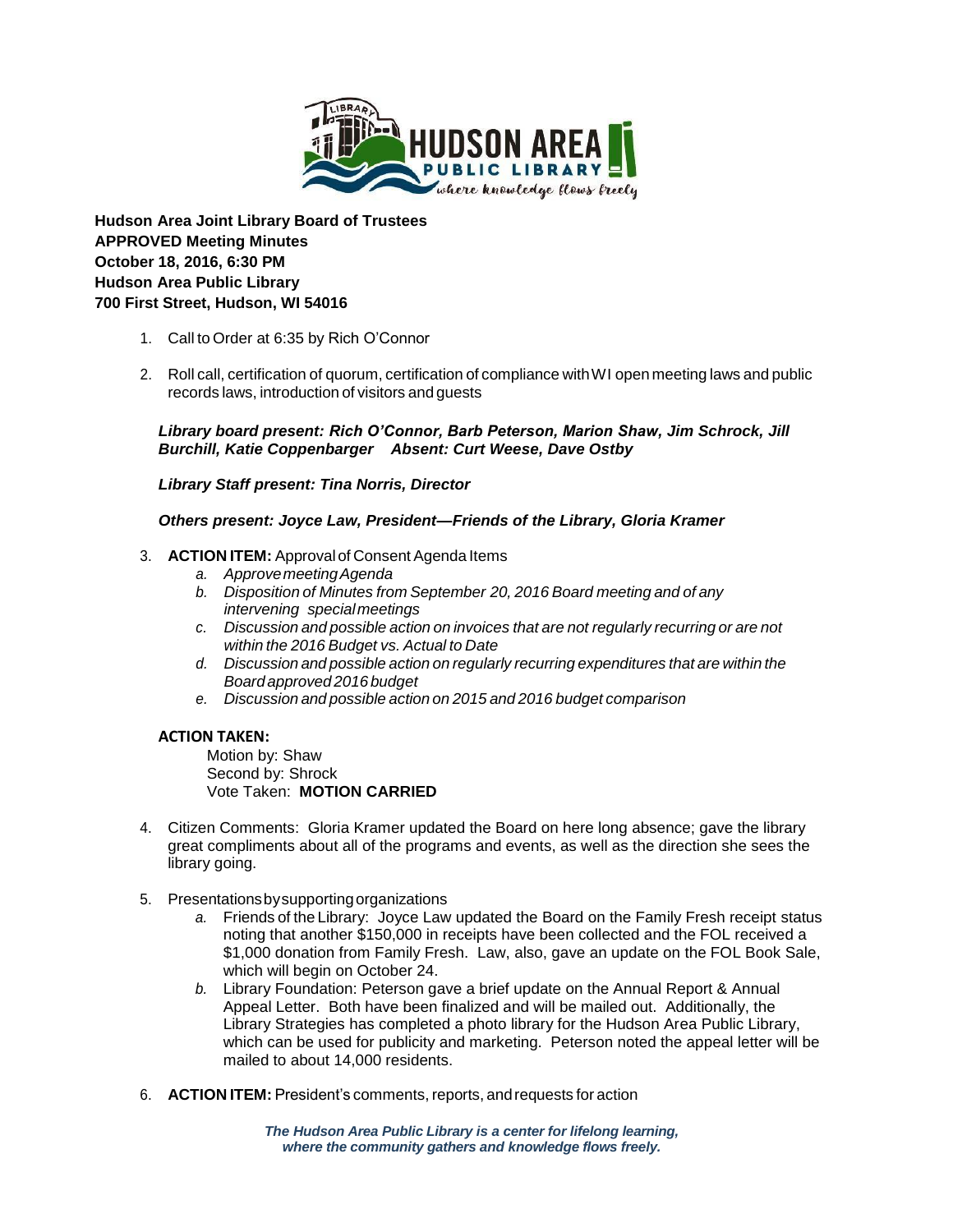- *a.* Municipalitiespresentationsupdate, discussion, and possible action: O'Connor advised the Board that the City's Finance Committee has approved an additional \$30,000 above the 3-year average of \$317,000 for the Library's 2017 budget. He believes the Town of Hudson will be providing an increase as well.
- *b.* CountyBoard update, discussion and possible action. No updates.

## **ACTION TAKEN: NO ACTION REQUIRED**

Motion by: Second by: Vote Taken:

- 7. **ACTION ITEM:** Director's Report, Statistics, and requests for action **NO ACTION REQUIRED**
	- *a.* Presentation of report
	- *b.* Presentation of monthly statistics
	- Norris reviewed the monthly statistics that were provided in the Board packet.
- 8. **ACTION ITEM:** Personnel & Policy Committee Update and requests for action.
	- *a.* Recommendation to update common name of library in bylaws.

Motion by: **NO ACTION AT THIS TIME** Second by: Vote Taken:

- 9. **ACTION ITEM:** FinanceCommitteereport
	- *a.* Report on fund balance: Burchill provided a historical background on the Library's fund balance. A discussion of how the fund balance came to be, yearly trends, and general information was discussed. Shaw and Peterson provided historical backgrounds and perspectives.

### **ACTION TAKEN: NO ACTION AT THIS TIME**

Motion by: Second by: Vote Taken:

10. **CLOSED SESSION: Under Wisconsin Statute 19.85 (1)(B) to consider Library Director Evaluation Motion by: Burchill**

**Second by: Peterson Roll Call Vote taken: Burchill: Ave <b>Peterson:** Ave **Coppenbarger: Aye Shaw: Aye O'Connor: Aye Schrock: Aye**

**Convened into Closed Session at 7:45 p.m.**

11. **RECONVENE INTO OPEN SESSION for possible action on Library Director Evaluation ACTION TAKEN:** 

Motion to reconvene at 8:05 p.m. by Schrock Second by: Peterson Vote Taken: **MOTION CARRIED**

# **ACTION TAKEN:**

Motion to approve Library Director's review: Peterson Second by: Burchill Vote Taken: **MOTION CARRIED (Shaw-opposed)**

- 12. Otherbusiness: None
- 13. Board comments and items for future agendas: Burchill announced that she is moving to Troy;

*The Hudson Area Public Library is a center for lifelong learning, where the community gathers and knowledge flows freely.*